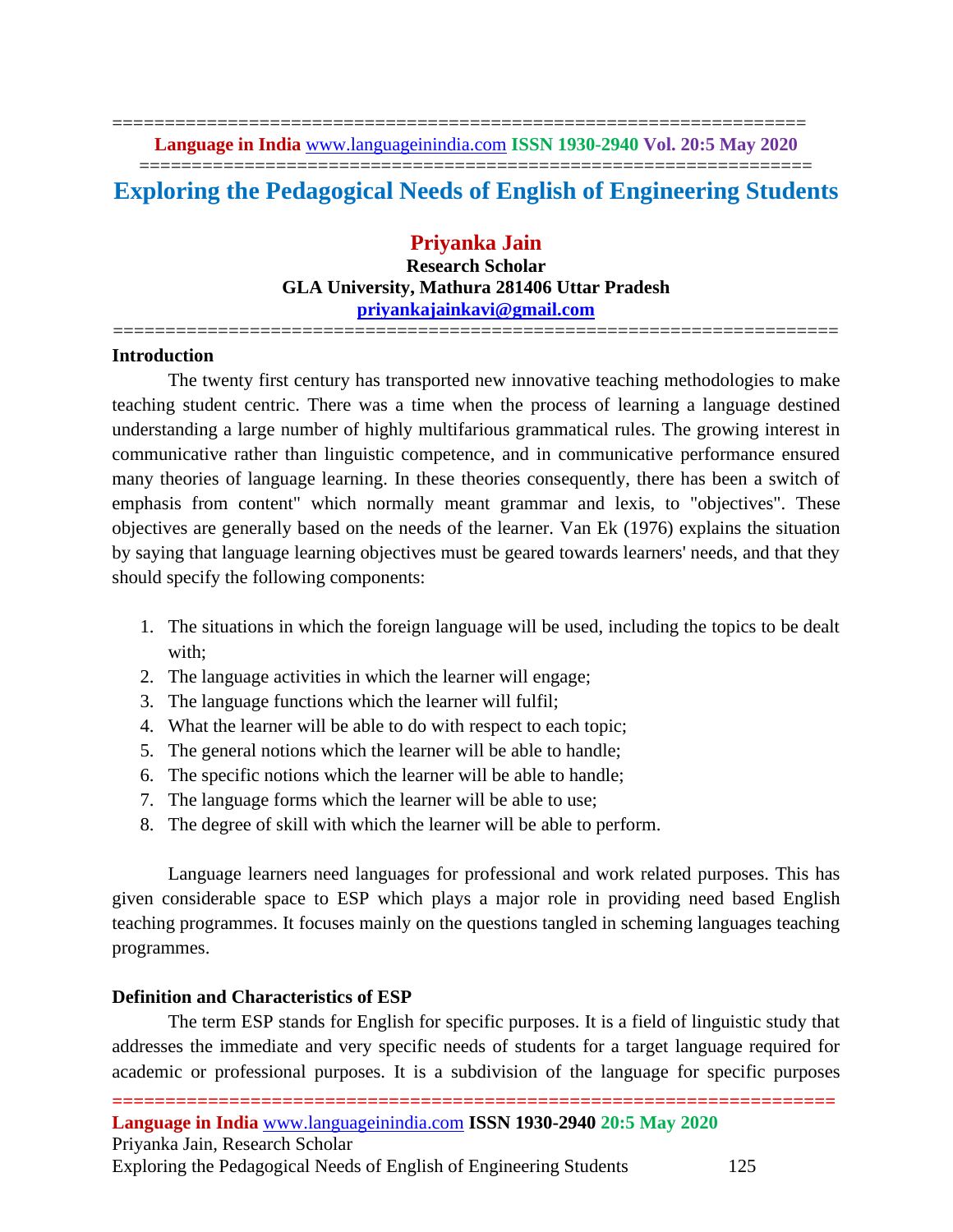(LSP), which is defined as "... the area of investigation and practice in the development of language programs for people who need a language to meet a foreseeable range of needs. communicative ". Therefore, communicative competence is a very significant issue in ESP. ESP has a number of features that differ from general English. Dudely-Evans and St. John offered a modified definition of absolute and variable characteristics of ESP:

## I. *Absolute characteristics*

- ESP is defined to meet the specific needs of the student;
- ESP uses the underlying methodology and the activities of the discipline it serves;
- ESP focuses on the language (grammar, lexicon, register), skills, speech and genres appropriate for these activities.

## II. *Variable features*

- ESP can be related or designed for specific disciplines;
- ESP can use, in specific teaching situations, a methodology different from that of general English;
- ESP is likely to be designed for adult students, in a tertiary level institution or in a professional work situation. It could, however, be for secondary school students;
- ESP is generally designed for intermediate or advanced level students;
- Most ESP courses require some basic knowledge of the language system but can be used with beginners.

Hence, a number of terms and phrases are very important for ESP. These are specific needs, language skills, designed for specific disciplines and designed for adult students. Consequently, Hutchinson and Waters argue that what sets ESP apart from general English is awareness of necessity. Once again Robinson notes that "ESP arose for the first time and continued to develop, in response to a need: the need for non-native speakers to use it for a clearly defined practical purpose. When goals change, ESP too "[6]. Although Robinson's definition is almost similar to that of Hutchinson and Waters, it clearly states that the need for language in ESP is particularly concerned with non-native speakers. However, the most concise and meaningful definition of ESP is perhaps provided by van Naerssen, Brinton and Kuzetnova. They note that the basics of ESP are; needs-oriented, specific and pertinent.

There are two main areas of ESP. English for Academic Purposes (EAP) which prepares students to study in foreign universities. It is English for Professional Purposes (PPE) which prepares students for a particular profession. He has covered topics ranging from engineering, law, medicine or computer science, to tourism and business management.

### **The Business English course has the following objectives**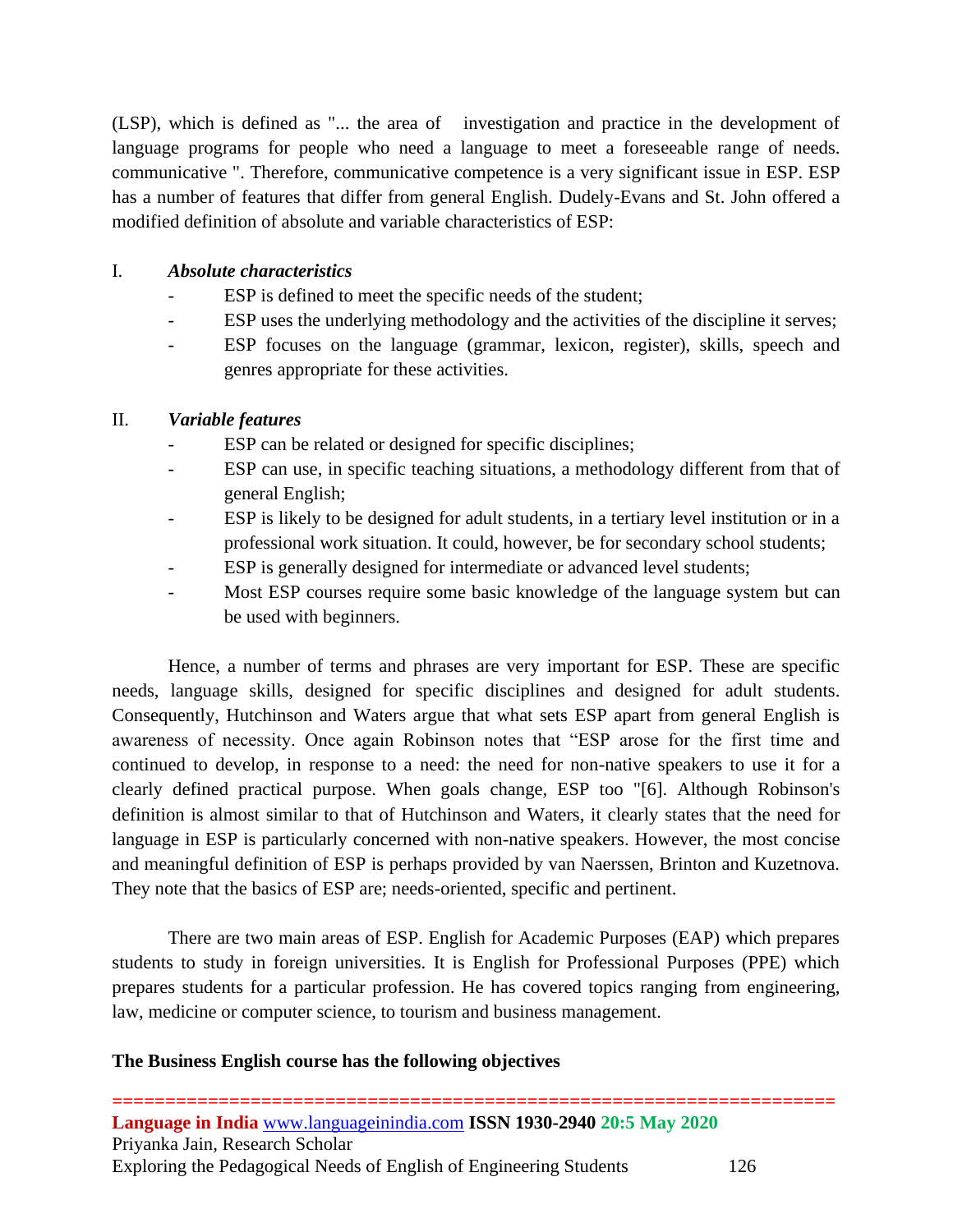- Prepare students to handle various written communications such as reports, letters etc.
- To take notes or summarize documents, organize meetings, prepare agenda, draft resolutions, writing meeting minutes, making oral presentations,
- Know the managerial communication techniques for information sharing, presentation and participation in meetings, interviews and negotiations.
- Each college should provide a well-equipped language laboratory. Students are expected to practice listening, speaking and writing skills in practical or laboratory lessons.
- Some tasks / assignments are suggested to be taken into consideration in practical lessons.

Some ESP teachers may feel intimidated by the prospect of teaching English Engineering. This is generally due to the fact that they will be exposed to their possible lack of engineering experience or knowledge and consequently feel inadequate. The role of the teacher in this case is not to present engineering concepts to students or to instruct them in the field of engineering. On the contrary, it is to allow these students to develop their language skills in an engineering context. English engineering teachers are first.

**Professional Requirements.** The rapidly changing technology demands more and more science oriented engineers. For engineers, English is primarily a library language meaning that the student must understand enough to gain access to knowledge contained in textbooks and particularly in periodicals and journals in order to extract information and keep abreast with latest technologies. The second most important part English plays for engineers or engineering students is its position as an international language of conferences, symposia, and seminars, which means that they need to be able to understand specialized spoken language. Active participation in these meetings, however, also demands an ability to communicate with colleagues, participants etc. As well as skill in the specialized language of engineering this also demands knowledge of everyday language. The professional requirement to comprehend the written word concerns virtually all engineers. The proportion of engineers who go to study or practice in English-speaking countries is even smaller, so at university level we concentrate on teaching to engineering students the skills needed to speak everyday English and more specialized engineering English as well as the skills needed for writing.

### **English for Engineers**

Previous research in the field of engineering studies shows that English language is of paramount importance in the academic and professional lives of engineering students (Basturkman, 1998; Pendergrass et al., 2001; Reimer, 2002; Pritchard & Nasr, 2004; Joesba & Ardeo, 2005; Sidek et al., 2006; Hui, 2007; Venkatraman & Prema, 2007, Rayan, 2008).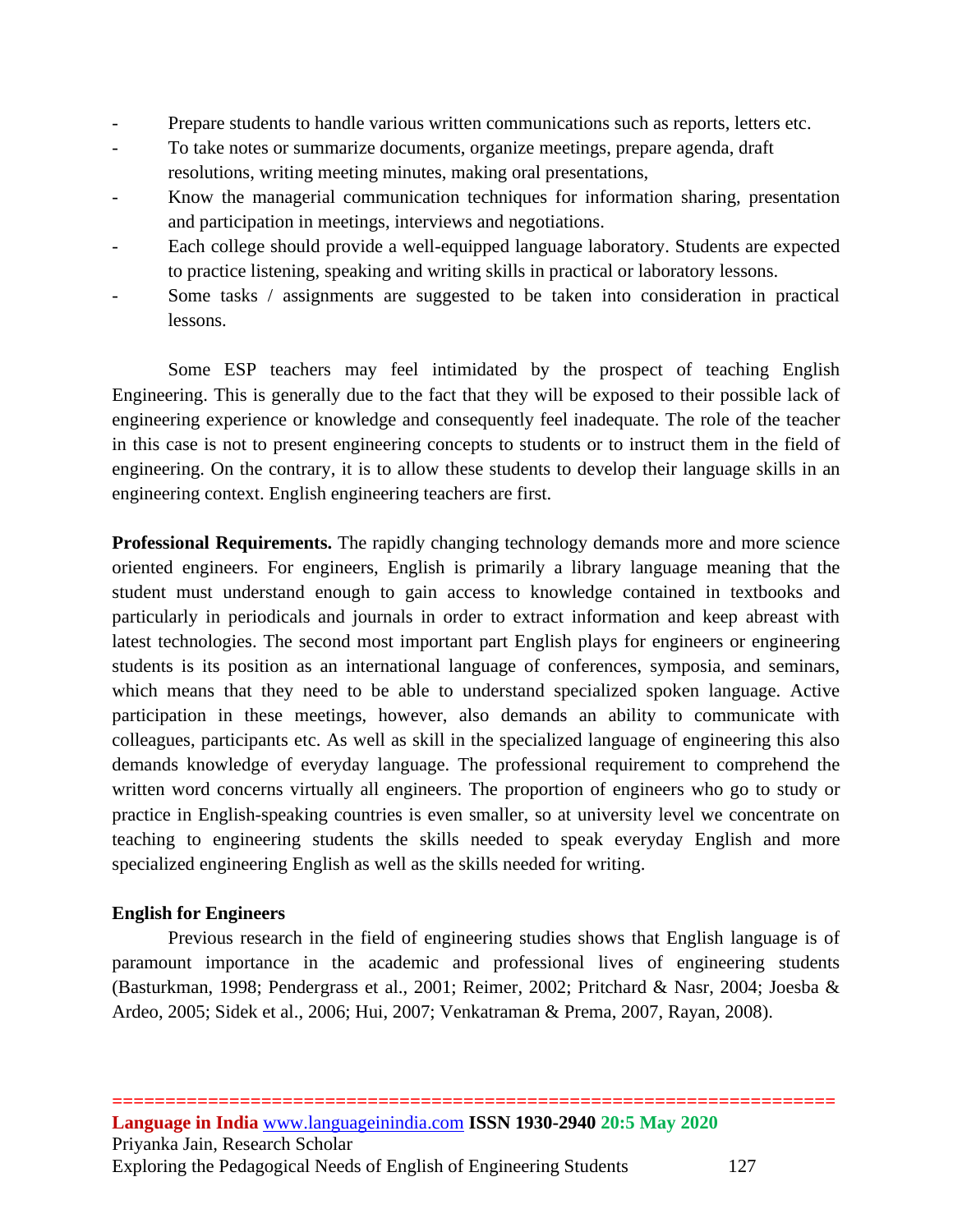Pendergrass et al. (2001) pointed out that English is an essential tool in engineering education, and therefore "integrating English into engineering, science and math courses is an effective way to improve the performance of engineering students in oral and written communication".

Pritchard & Nasr (2004, p. 426) emphasized that "English is of particular importance for engineering and science students because it is the principal international language of science and is looked upon as an effective means for enabling those students to become familiar with professional texts written in English".

Joesba  $\&$  Ardeo (2005) stated that as English has become the de facto international language of science and technology, engineering students have to face this fact while they are students, since books, papers, handbooks, journals, etc. written in English are included in their reading lists. A study conducted on language needs of undergraduate students from different disciplines, including natural sciences, engineering, medical sciences, economics, administrative sciences, and arts and humanities by Zoghoul & Hussein (1985) in Jordan revealed the need of extensive use of English in both academic and professional settings. The ability to communicate in various forms includes written, oral, audio-visual and graphic presentations along with written business proposals for board room presentations.

Another study had been conducted by Atai (2008) on the academic language needs of Computer Science Engineering students of Iran based on English for Specific Academic Purposes (ESAP) programs. The participants agreed that 'written skills' and 'language components' are important for undergraduate learners of Computer Science engineering. The undergraduates perceived some difficulties with some sub-skills of reading, writing, speaking, listening, using general bilingual dictionaries, and translating subject-specific texts from Persian to English. Moreover, the General English Proficiency (GEP) level of the majority of the engineering students tested proved to be rather low.

Thus English for engineering purposes is a course designed for potential engineers who would need to use the language to communicate with colleagues or clients. It aims at developing students' communication skills in English so they can more effectively contribute to meetings, discuss technical drawings and production methods, give presentations and deal with phone calls in English.

The paper reports the qualitative and quantitative findings of the research with regard to the students of Engineering motivation for studying English, along with related attitudes toward English, English instruction. Furthermore, it also presents the findings pertaining to the

**====================================================================**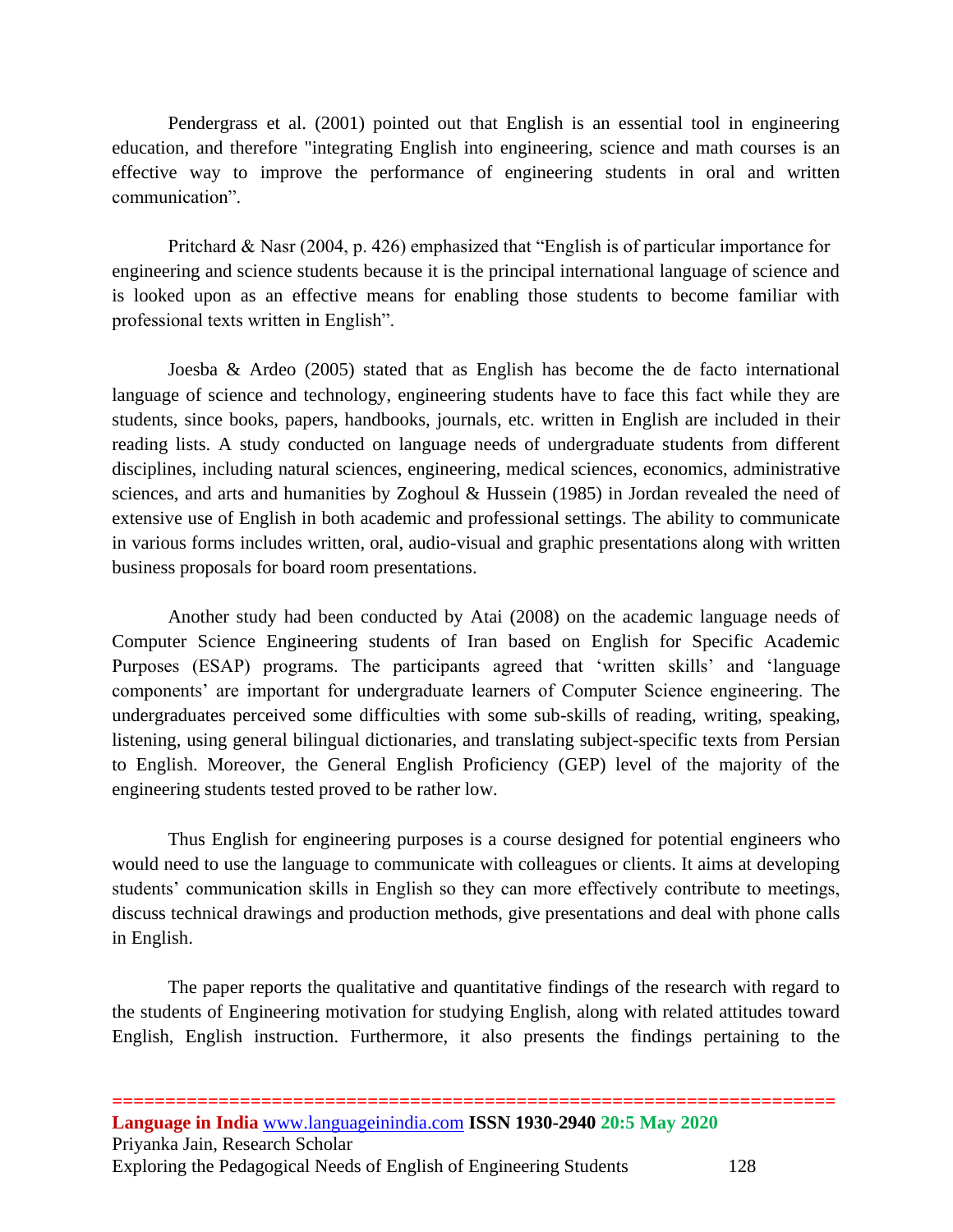participants' future expectations of studying English. The findings in each section are broken up into five major categories:

- 1. Motivation for studying English
- 2. Attitudes toward studying English
- 3. Attitudes toward English instruction
- 4. Attitudes toward English speakers
- 5. Future expectations

### **Qualitative Results**

This section presents the findings with regard to the students' motivations and attitude derived from the interview data. There are several subcategories which were presented under each one of the main categories.

This means that under each category, a cluster of patterns are represented in a form of matrix. Each matrix illustrates the frequency of recurrent patterns. The matrices summarize the meaning and experiences, feelings and interpretations pertaining to the participants' motivations and attitudes. That is to say, each matrix allows contrast of findings according to class and gender of participating groups. Initially, a comparison of personal and background information is presented, as derived from the background survey and presented in Tables. The participants groups consist of Upper Middle Class (UMC), Middle Class (MC), and Economically underprivileged (EU).

### **Motivation for Studying English**

At this point, researcher found out in both cases some excerpts were cited in support of the findings.

The participants of EU group reiterated that they had no option but to take English. They mentioned that it was imposed on them as it is the part of their curriculum. However, some of the participants from UMC and MC had noticed the significance of learning English a Second Language for instance. They responded that English has been encouraged by their parents or families and sponsors. They also indicated that English was mandatory and was not alternative. That is to say, when we asked about the reasons the participants had for studying English, responses were similar. The participants understood the reasons why English was part of the curriculum. Apart from the fact that the participants had to take English, they pointed that English is an international language which is very important for their education and future job prospects.

**====================================================================**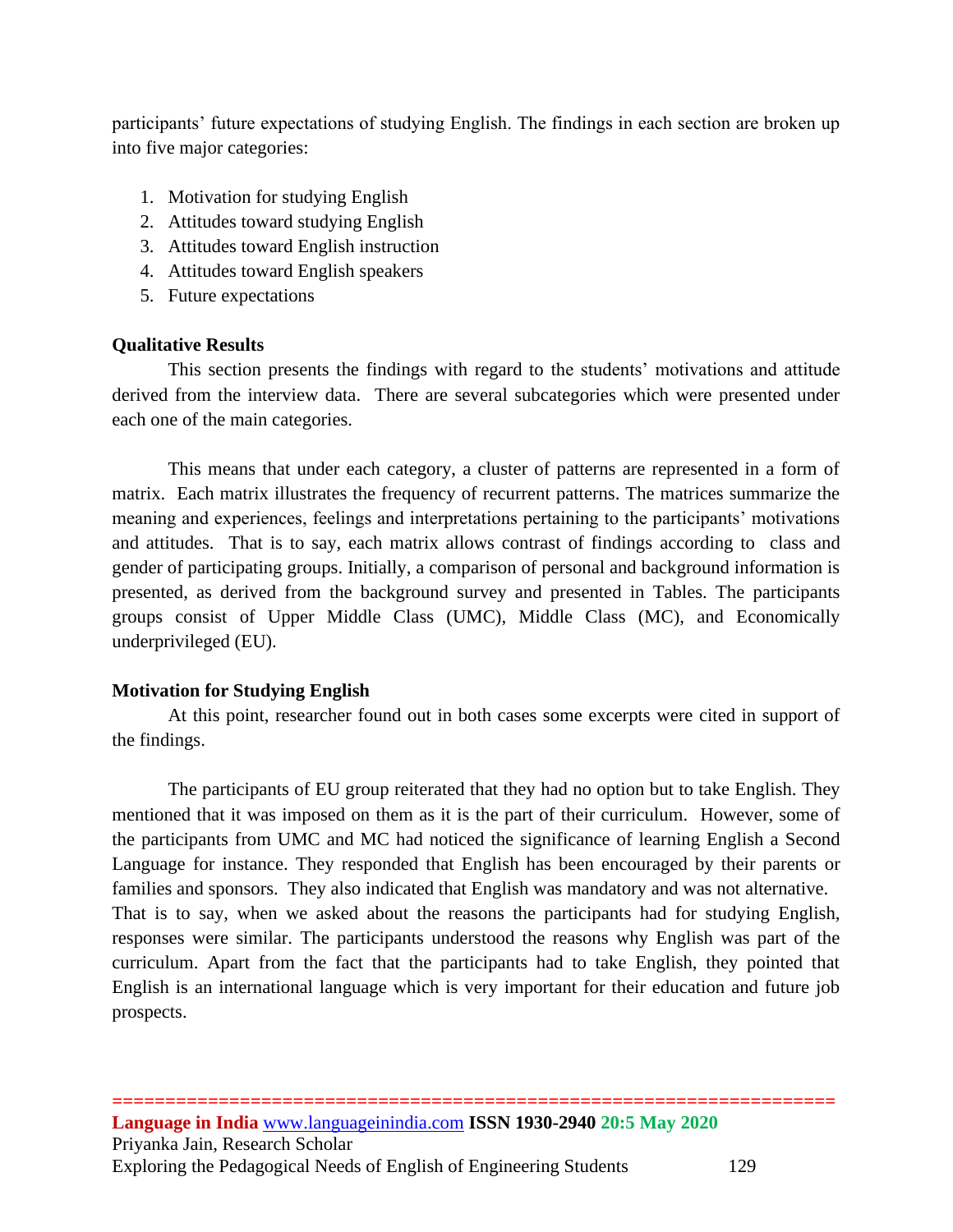The following are some excerpts from the participants'(P) discussions of their motivations for learning and studying English:

P1 (EU): English was part of the curriculum, that's why we had to study it.

P2 (EU): it was required to study English….

P3 (MC): first of all… I have to learn and study English… it was not alternative… and secondly, in order to get better job… you have to speak English… which is used an international language. P4 (UMC): I would say that it was compulsory to study English at school but then I had my own plans for studying English. First of all I was planning to study engineering or medical school. So, to go to their school you know you have to be good in English… and I had my plans for higher education.

P 5 (MC): I think that it would play a crucial role in my future and my education… as I expected to do any secondary or graduate education in English.

P 6 (UMC): I like to study abroad, and I like to study in the United Kingdom… English was also required in the beginning.

P 7 ( MC) : I studied English because of necessity… and since it was the international language of the world and I had to speak and communicate in the English language well to be able to find job easily… and it was also part of the school curriculum.

The participants' realization of the significance of studying English for their future education and professional development was influenced by many factors. Some of these students were self-motivated and others were encouraged by their parents or families, their teachers, relatives and friends. Some students spoke of parental encouragement and took their advice to meet their expectations.

P 7: I believe the big part was due to my father… he always encouraged us to study English. P. 6: my mother… she wants to see her sons and daughters educated

As shown above there are similarities and differences in motivation among individuals and among groups. Approximately, all participants indicated that meeting the school requirement was their motivation. Four participants mentioned that their motivation was academic success. Six of the participants wanted to continue their education and thus felt they had to excel in English. Three of the participants were motivated by their desire to study out of their countries. Nine of the participants were motivated to study English to meet their parental expectations and thus were encouraged by them and their parents and families. Three of the participants realized it would be interesting and helpful in obtaining a job someday. Four of the participants were motivated by ample opportunity English might bring for them. Four of the participants were encouraged by their sponsors to continue the study of English in pursuit of higher education.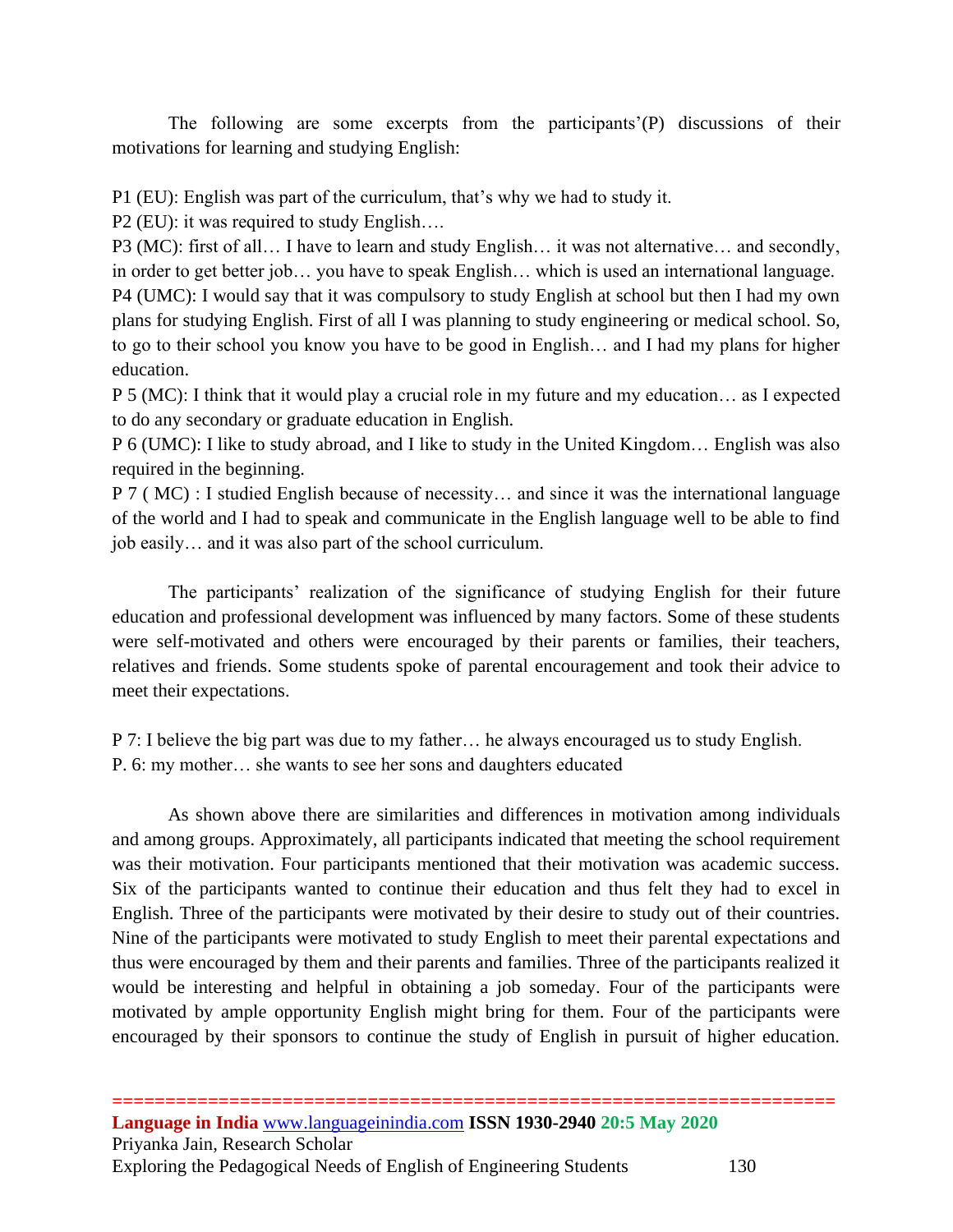Four of the participants indicated that the Universality of English was the driving force for them to study it.

| S.             | <b>Motivation</b>                                                     | EU                       |                          |                | <b>MC</b>      | <b>UMC</b> |                | <b>Total</b>   |
|----------------|-----------------------------------------------------------------------|--------------------------|--------------------------|----------------|----------------|------------|----------------|----------------|
| N <sub>0</sub> |                                                                       | M                        | $\mathbf{F}$             | M              | F              | M          | F              |                |
| 1              | Meeting<br>academic<br>requirement                                    | $\overline{4}$           | $\overline{2}$           | $\overline{A}$ | $\overline{2}$ | 1          | 3              | 18             |
| $\overline{2}$ | Academic success                                                      | $\mathbf{1}$             | $\overline{\phantom{0}}$ | $\overline{2}$ |                |            | $\overline{2}$ | 5              |
| 3              | Continue education                                                    | $\overline{2}$           |                          | $\overline{2}$ |                |            |                | 6              |
| $\overline{4}$ | Desire to study abroad                                                | $\overline{a}$           | $\mathbf{1}$             | $\mathbf{1}$   |                |            |                | 3              |
| 5              | Fulfill<br>parental<br>expectations                                   | $\overline{2}$           |                          | 3              |                |            |                | 5              |
| 6              | Family encouragement                                                  |                          | $\overline{2}$           | $\overline{2}$ | $\mathbf{1}$   |            | $\overline{2}$ | 8              |
| 7              | Getting a job                                                         |                          |                          |                |                |            | $\overline{2}$ | $\overline{2}$ |
| 8              | To communicate well                                                   | $\mathbf{1}$             |                          |                |                |            | $\mathbf{1}$   | 3              |
| 9              | <b>Sponsors</b><br>Recommendation                                     | 1                        |                          |                |                |            | 3              | 4              |
| 10             | <b>Importance of English</b><br>international<br>As<br>an<br>language | $\overline{\phantom{a}}$ | 1                        | 1              |                |            | 1              | 5              |

# **Table 1 Participants' motivation to learn English**

It can be seen from the table above that the participants have an instrumental motivation for studying English as a second language. The participants have utilitarian aims to be achieved from studying English. The instrumental motivation revealed in the analysis is either educational (continue education; academic success; desire to study of the countries), professional (more opportunity; obtaining better job and future), or a result of parents or family pressure (fulfill parental expectations, parents and family encouragement).

This means that the reasons cited are related to the practical value if English in the educational and professional life of the participants. These practical reasons are: (1) completing a degree; (2) academic success; (3) continue graduate studies; (4) getting better work (5) obtaining work or job in Foreign countries.

However, the other reasons revealed are: (1) to communicate with the people around them

**==================================================================== Language in India** [www.languageinindia.com](http://www.languageinindia.com/) **ISSN 1930-2940 20:5 May 2020** Priyanka Jain, Research Scholar Exploring the Pedagogical Needs of English of Engineering Students 131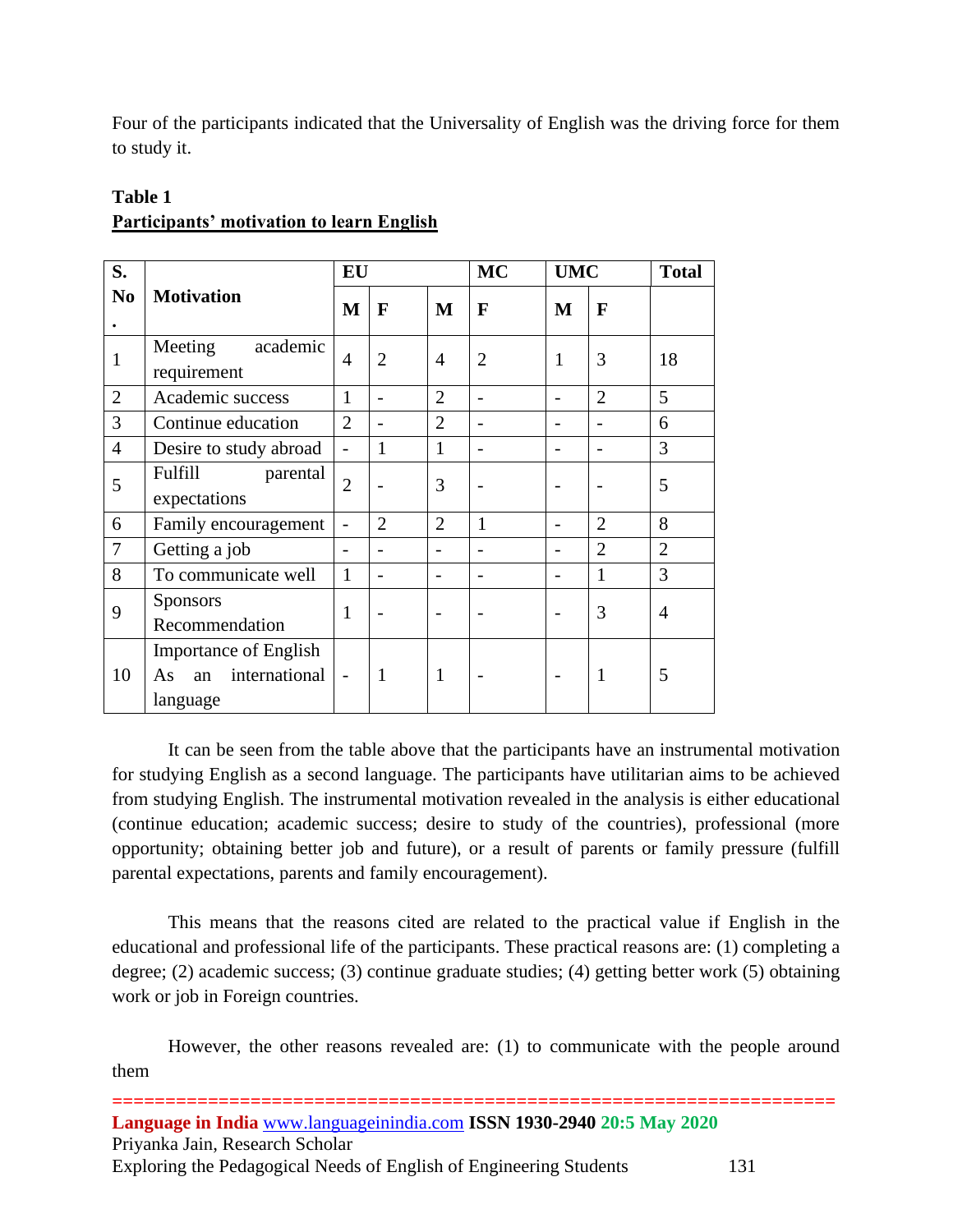This is likely to stem from the participants' conscious efforts to communicate better in English for instance, English speaking environment as a necessity to fulfill their practical aims and to communicate with foreigners.

#### **Conclusion**

This study aimed to investigate the Engineering students' motivation and attitude toward learning the English language.

In the first situation, the motivations and along with attitudes toward the study of English are colored in terms of socio-cultural characteristics of each group. Motivations and related attitude toward the English language were governed by different sources of determiners.

Nonetheless, despite the students' exposure to modern political and social tend, motivations and attitudes continue to be tempered by the economic and cultural values most relevant to them.

Gardner (1991) confirmed that that linguistic background of the parents can play a crucial role in the motivation and attitudes of their children. This is truth to be found among the Engineering University students studying English. Some of the participants pointed that their parents played a crucial role in their motivation to learn English as they used to teach them English words and were a source of encouragement.

Moreover, this study contributes to the enrichment and development of English for Special Purpose (ESP).

That is to say, that English should be taught in a meaningful way, in the way it is used by its speakers since most cultural notions are reflected in a real language use rather than in formal instruction.

The second one is, this investigation appeals to curriculum designers to promote effective teaching on English language. In other words, this recommendation rests on the students' demands and needs assessment. This means that the curriculum content should be revised in terms of the orientation of the students in a compatible way to achieve the balance between the objectives of the English courses and the needs of the students. There is a continuing debate about how to promote ESP instruction in the Engineering educational system. I believe that there is a further need to investigate and interpret the attitudinal and motivational factors which affect the acquisition of English by learners. These factors play a crucial role in second language achievement.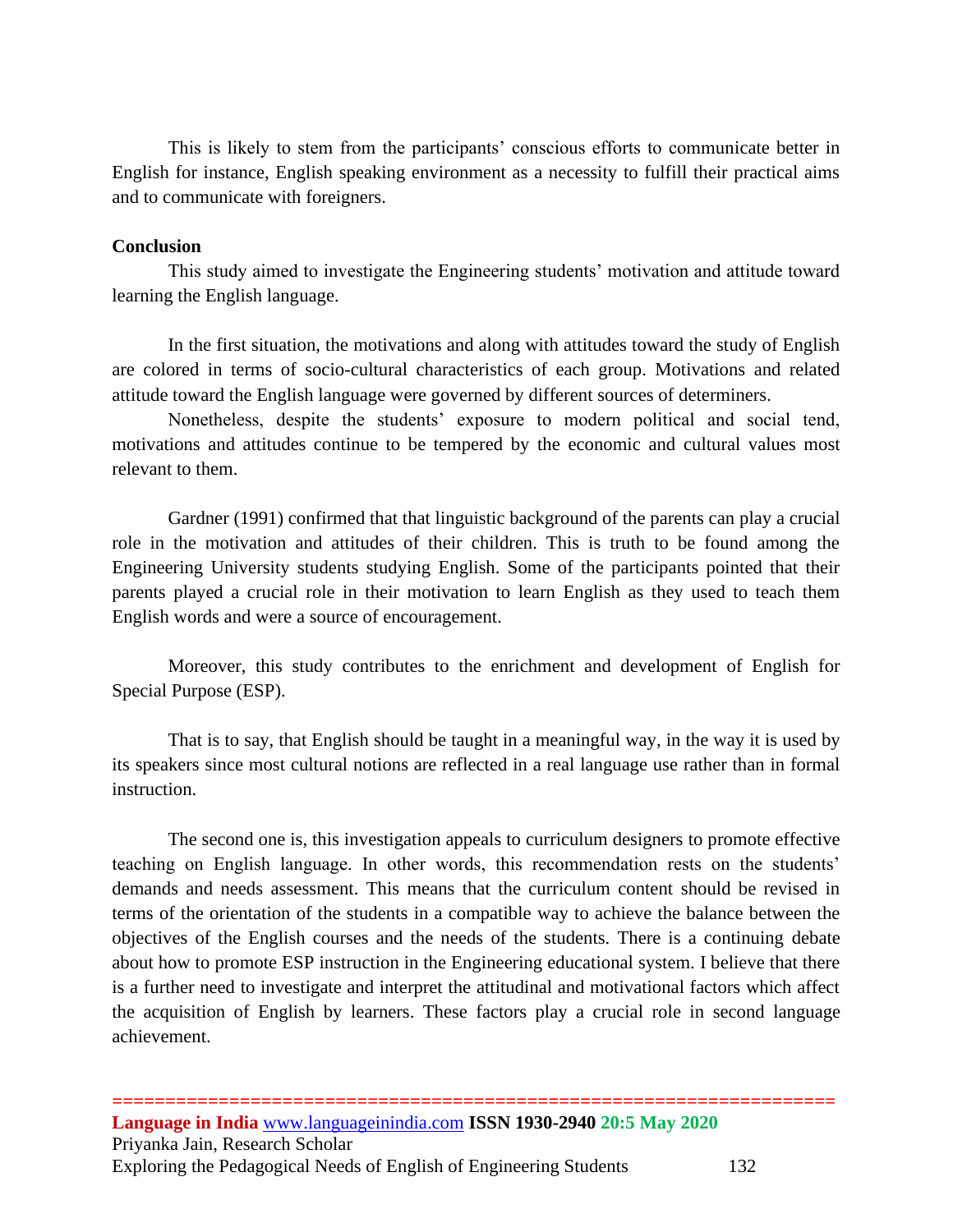In addition, this study recommends that English courses should be designed to assist Engineering students to achieve their objectives by focusing on the content while not underestimating proficiency in the English language to make them able to interact freely in the society.

## ===================================================================== **References**

- 1. Arani, J. (2004). Issues of learning EMP at University: An analysis of students' perspective. Karan's linguistics issues. (Online) Rerieved 11 August, 2009 from http://www3.telus.net/linguisticsissues/semp
- 2. Askes, H. (1988). Second language teaching today. Techniques and activities Good wood: Via Africa Limited.
- 3. Baker, C. Attitude and language (Great Britain: Multilingual Matters Ltd, (1992).
- 4. Brown, H. (2000). Principles of language learning and teaching. New Jersey: Prentice Hall.
- 5. Crookes, Graham, & Schmidt, Richard. (1991). Motivation: Reopening the research agenda. Language learning, 41, 469-512.
- 6. Csizer, K. and Dornyel, Z. 'The internal in structure of language learning motivation and its relationship with language choice and learning effort', the modern language Journal, 89, I, (2005), pp. 19-36.
- 7. Dubois, C. A. (1956). Foreign students and higher education in the United States. Washington, D.C: American Council on Education.
- 8. Ehraman, M. E, & Oxford, R. L., (2003). A brief overview of individual differences in second language learning acquisition. Systems, 31, 313-330.
- 9. Ellis, R (1985). Understanding language acquisition (Oxford: O. U. P.)
- 10. Fishman, J., Cooper, R. L, & Conrad, A. W. (1977). The spread of English. Rowley, MA: Newbury House.
- 11. Gardner, R. C. (1982 a). Language attitudes and language learning. In E. B. Ryan & H. Giles (Eds.), Attitudes towards language variation (pp. 132-147). London, U.K: Edward Arnold.
- 12. Gardner, R. C. (1982 b). Social psychology and second language learning; the role of attitudes and motivation. London: Edward Arnold Ltd.
- 13. Krashen, Stephen, & Terrell, T. (1983). The Natural approach. Hayward, CA: The Alemany Press.
- 14. Lambert, W. E, & Taylor, D. M. (1990). Coping with cultural and racial diversity in urban American. New York: Praeger.
- 15. Mackay, R. & Mounlford, A. (Eds). (1978). English for specific purposes. London; Longman.

**====================================================================**

Exploring the Pedagogical Needs of English of Engineering Students 133

**Language in India** [www.languageinindia.com](http://www.languageinindia.com/) **ISSN 1930-2940 20:5 May 2020** Priyanka Jain, Research Scholar